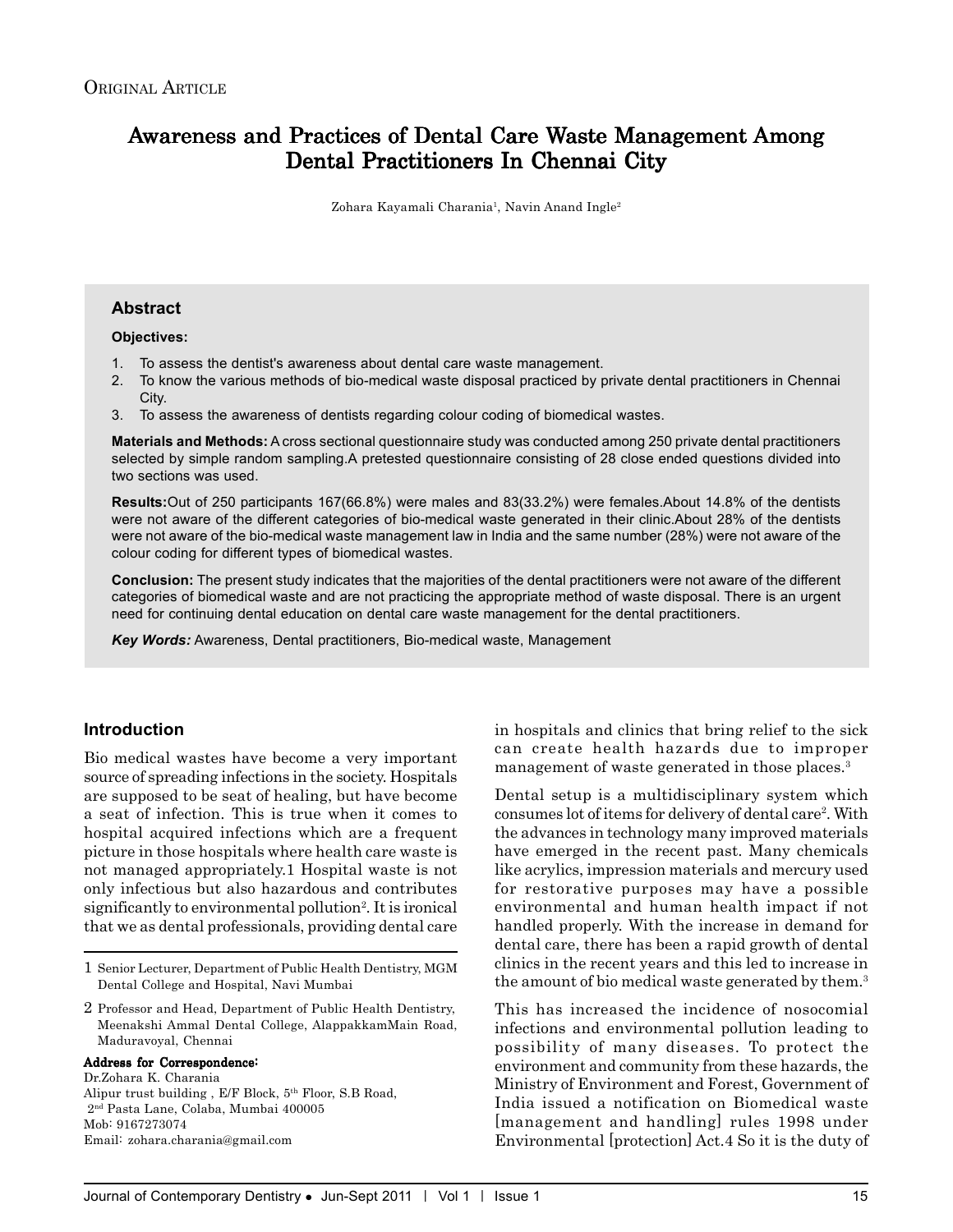every occupier of a hospital or clinic generating biomedical waste to take necessary steps to ensure that such waste is handled without any adverse effect to the human health and environment. Dental health care setups are found to generate both infectious and hazardous waste, so it is the time for us to get oriented, sensitized and trained to manage health care wastes scientifically.3

The present study is a humble effort to know the awareness and practices of dental care waste management among dental practitioners in Chennai, so that training modules can be designed for safer and more effective delivery of dental care.

# **Aim And Objectives**

#### Aim

To study the awareness and practices of Dental care waste management among dentists in Chennai city.

#### **Objectives**

- 1. To assess the dentists awareness about dental care waste management.
- 2. To know the various methods of bio-medical waste disposal practiced by private dental practitioners in Chennai city.
- 3. To assess the awareness of dentist regarding color coding of biomedical wastes.

# **Materials And Methods**

An epidemiologic survey was conducted to assess the awareness and practices of bio-medical waste disposal among dental practitioners in Chennai city.

1. Source of data

The source of data was primary. It was a survey which included a questionnaire among private dental practitioners at various dental clinics in Chennai.

- 2. Study population The survey was conducted among private dental practitioners in Chennai.
- 3. Ethical clearance Ethical clearance was obtained from the Institutional Review Board of MAHER (Meenakshi Academy of Higher Education and Research).
- 4. Sample size A convenience sample of 250 dentists was decided for the study.
- 5. Sampling methodology A simple random sampling is carried out to select the dental practitioners for the study.

#### Inclusion criteria

1) They should have a private practice.

- 2) The clinic should be located in Chennai city.
- 3) They should be registered with IDA Madras branch

Out of 512 dentists registered with IDA Chennai branch, 250 dentists were selected.

#### 6. Collection of data

The study was conducted from August 2009 to December 2009. A specially designed questionnaire consisting of 28 close ended questions divided into two sections is used to assess the awareness and practices of dental care waste management among dental practitioners in Chennai.

The first section of the questionnaire consisted of the questions related to respondent's age, sex, qualification and clinic location. Respondents name was not recorded in order to ensure anonymity. The second section consisted of questions related to the awareness and practices of dental care waste management.

The questionnaire was pilot tested on a small group of dentists who were requested to complete it and to indicate any questions that they found unclear. The qualification of post graduate students who are practicing was considered as BDS.

The dentists were approached personally, the purpose of the study was explained to them and informed consent was obtained. The questionnaire was distributed to them by the investigator and all the questions were explained to avoid any ambiguity. They were assured of the confidentiality of their responses and were requested to give appropriate answers. The filled Questionnaire was collected on the same day or the next day.

# 7. Statistical analysis

The resulting data was coded and statistical analysis was done using SPSS (Statistical Package for Social Sciences) software version 17.0. Mean is calculated for demographic variables and percentages were calculated for the responses gave by the dentists.

# **Results**

# Demographic details

The age of the participants ranged from 23 years to 64 years with the mean age of 33.7 and other demographic details are given in Table 1. Out of 250 participants 167(66.8%) were males and 83(33.2%) were females. 138(55.2%) participants completed post-graduation and 112(44.8%) were undergraduates. Of the participants, 121 (48.4%) had been practicing for less than 5 years, 75 (30 %) from 6-10 years and 54 (21.6%) for more than 10 years.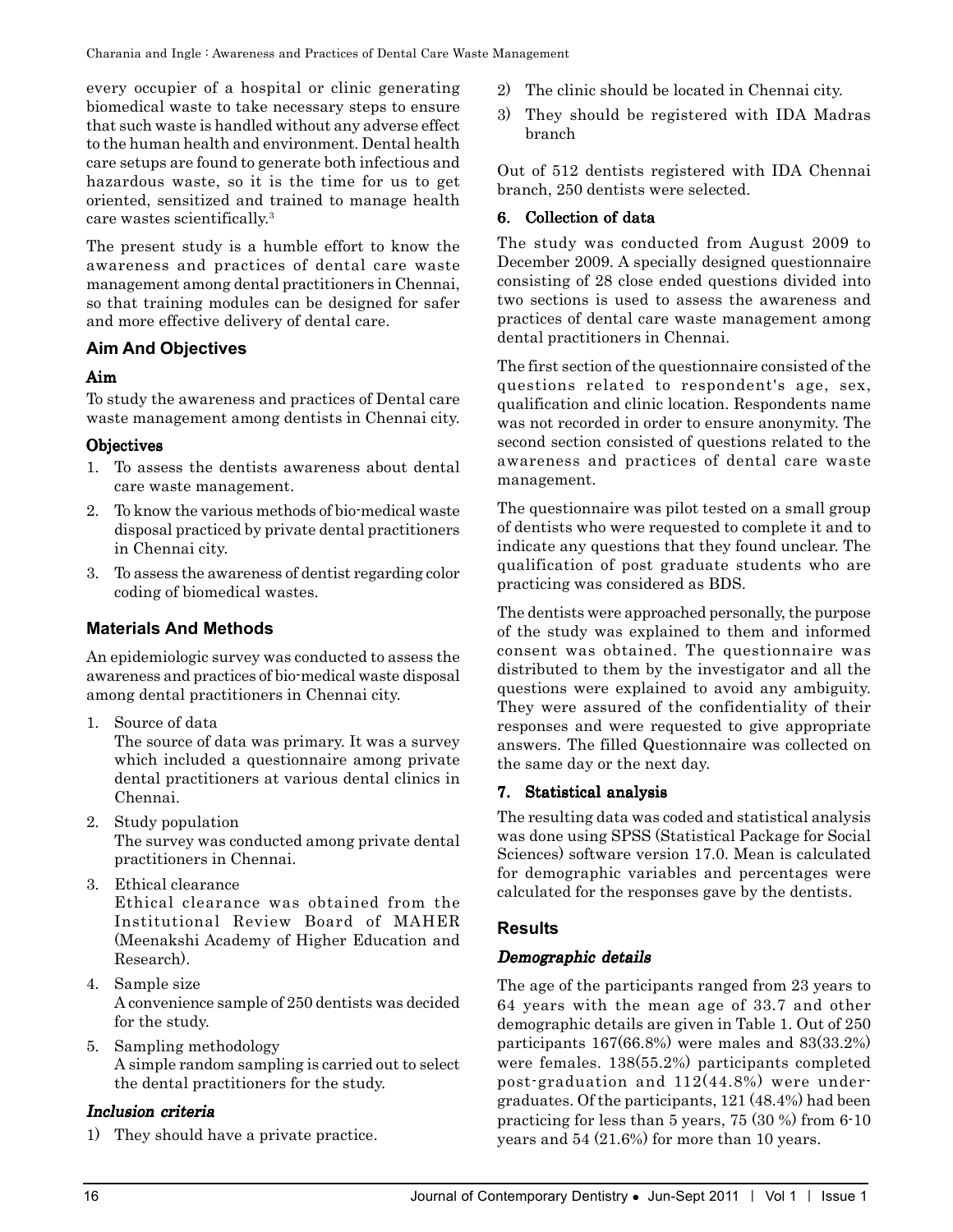| rable I Demographic details of the participants |               |  |  |
|-------------------------------------------------|---------------|--|--|
| <b>Variables</b>                                | No (%)        |  |  |
| Gender                                          |               |  |  |
| Male                                            | 167 (66.8%)   |  |  |
| Female                                          | 83 (33.2%)    |  |  |
| Qualification                                   |               |  |  |
| B.D.S                                           | $112(44.8\%)$ |  |  |
| M.D.S                                           | $138(55.2\%)$ |  |  |
| No. of years in clinical practice.              |               |  |  |
| $1 - 5$ years                                   | $121(48.4\%)$ |  |  |
| $6 - 10$ years                                  | 75(30%)       |  |  |
| $> 10$ years                                    | 54(21.6%)     |  |  |

Table I Demographic details of the participants

#### Dentist's responses regarding awareness of dental care wastes

Table 2 describes the awareness of dental practitioners regarding dental care waste.

About 14.8% of the dentists were not aware of the different categories of bio-medical waste generated in their clinic.

 When asked about the category of an extracted tooth 64.8% correctly said that it comes under the category of infected waste.

About 39.6% said they don't know the category of used needles and syringes and only 27.2% correctly said that it comes under category 4(waste sharps).

Only one third (30%) of the dentist correctly said that outdated and contaminated drugs come under cytotoxic waste.

With regard to the question about the category of used cotton and impression materials, 39.2% rightly said that it falls under soiled waste.

About 28% of the dentists were not aware of the biomedical waste management law in India and the same number (28%) were not aware of the color coding for different types of biomedical wastes.

Only 31.6% correctly said that human anatomical waste should be disposed in yellow color container and 30.4% said they don't know.

 When asked about the color coding for disposing sharp wastes, about 28.4% said they don't know and only 26.4% correctly said it should be disposed in blue/ white translucent container.

Figure 1 describes the responses of the dentists regarding the category of developer and fixer solution. Only one third (32%) of the dental practitioners know that it comes under liquid waste.

| Table 2 Awareness of dentists regarding dental care waste |                                                                                      |                          |  |
|-----------------------------------------------------------|--------------------------------------------------------------------------------------|--------------------------|--|
|                                                           | Questions                                                                            | Dentist response (%)     |  |
| 1.                                                        | Awareness of different categories<br>of bio medical waste generated in<br>the clinic |                          |  |
|                                                           | a) Yes<br>b) No                                                                      | 213(85.2%)<br>37(14.8%)  |  |
| 2.                                                        | Category of an extracted tooth                                                       |                          |  |
|                                                           | a) Infected                                                                          | 162 (64.8%)              |  |
|                                                           | b) Cytotoxic                                                                         | 22(8.8%                  |  |
|                                                           | c) Infected/cytotoxic                                                                | $38(15.2\%)$             |  |
|                                                           | d) Don't know                                                                        | 28 (11.2%)               |  |
| 3.                                                        | Category of used needles and syringes                                                |                          |  |
|                                                           | a) Category 1                                                                        | 40 (16%)                 |  |
|                                                           | b) Category 2                                                                        | 43 (17.2%)               |  |
|                                                           | c) Category 4<br>d) Don't know                                                       | 68 (27.2%)<br>99 (39.6%) |  |
|                                                           |                                                                                      |                          |  |
| 4.                                                        | Category of outdated and                                                             |                          |  |
|                                                           | contaminated medicines                                                               |                          |  |
|                                                           | a) Chemical waste                                                                    | 97 (38.8%)               |  |
|                                                           | b) Cytotoxic waste<br>c) Biotechnological waste                                      | 75 (30 %)<br>33 (13.2%)  |  |
|                                                           | d) Don't know                                                                        | 45 (18%)                 |  |
|                                                           |                                                                                      |                          |  |
| 5.                                                        | Category of used impression<br>materials and cotton                                  |                          |  |
|                                                           | a) Solid waste                                                                       | 65 (26%)                 |  |
|                                                           | b) Soiled waste                                                                      | 98 (39.2%)               |  |
|                                                           | c) Infected waste                                                                    | 58 (23.2%)               |  |
|                                                           | d) Don't know                                                                        | 29 (11.6%)               |  |
| 6.                                                        | Awareness of bio medical waste<br>management law in India                            |                          |  |
|                                                           | a) Yes                                                                               | 180 (72%)                |  |
|                                                           | b) No                                                                                | 70 (28%)                 |  |
| 7.                                                        | Awareness of colour coding for<br>different types of biomedical waste                |                          |  |
|                                                           | a) Yes                                                                               | 180 (72%)                |  |
|                                                           | b) No                                                                                | 70 (28%)                 |  |
| 8.                                                        | Human anatomical waste should be disposed in                                         |                          |  |
|                                                           | a) Yellow container                                                                  | 79 (31.6%)               |  |
|                                                           | b) Red container                                                                     | 73 (29.2%)               |  |
|                                                           | c) Blue/white translucent container                                                  | 22 (8.8%)<br>76 (30.4%)  |  |
|                                                           | d) Don't know                                                                        |                          |  |
| 9.                                                        | Sharp wastes should be disposed in                                                   |                          |  |
|                                                           | a) Yellow container                                                                  | 42 (16.8%)               |  |
|                                                           | b) Red container<br>c) Blue/white translucent container                              | 71 (28.4%)<br>66 (26.4%) |  |
|                                                           | d) Don't know                                                                        | 71 (28.4%)               |  |
|                                                           |                                                                                      |                          |  |

 The responses of dentists regarding the question about color coding for outdated and contaminated medicines is given in figure 2. About 36% said they don't know and only 34.8% correctly said that it should be disposed in a black container.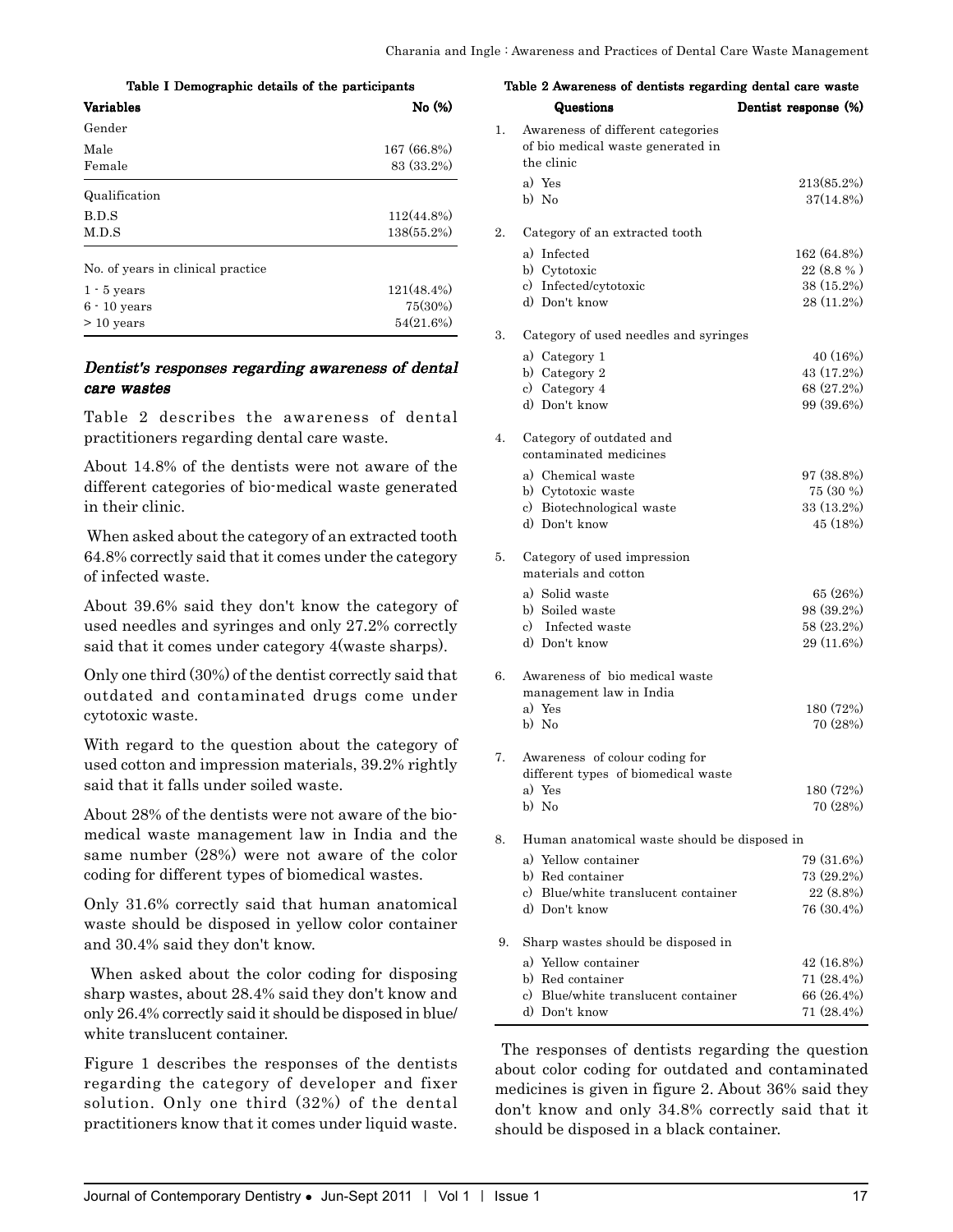Figure 1



Figure 2



Dentist's responses regarding practices of dental care waste management

Table 3 describes the practices of the dental practitioners regarding dental care waste management. Only 17.6% of the dentists segregated the waste.

About 35.2% of the dentists dispose excess silver amalgam into common bin and 32.8% of them store it in air tight container with water. Surprisingly 17.6% of the dentists' don't use amalgam in their clinical practice and only 2% of them store it in a fixer solution.

 To the question regarding the disposal of sharp wastes like needle, 40% said they will break the needle and dispose and only 24.4% use needle burner to destroy it which is the ideal method.

Three fourth (86.4%) of the dentists dispose the developer and fixer solution by letting into sewer, 50.8% of them dilute and led into sewer and only 7.6% return it to the supplier.

Nearly two thirds (69.2%) of the dental practitioners dispose the lead foil in the common bin and only 3.6% sell it to certified buyers.

Exposed x-ray films which can be considered as general wastes are disposed in common bin by 75.6% of the dentists.

Table 3 : Practices of dental care waste management by dentists

|     | Questions                                                     | Dentist response (%)      |
|-----|---------------------------------------------------------------|---------------------------|
| 1.  | Segregation of different types of wastes                      |                           |
|     | a) Yes<br>b) No                                               | 44 (17.6%)<br>206 (82.4%) |
| 2.  | Storage of excess silver amalgam                              |                           |
|     | a) Dispose to common bin<br>b) Store in a air tight container | 88 (35.2%)                |
|     | with water<br>c) Store in an air tight container              | 82 (32.8%)<br>31 (12.4%)  |
|     | d) Others (not using/store in fixer)                          | 49 (19.6%)                |
| 3.  | Disposal of infected sharp wastes like needle                 |                           |
|     | a) Dispose to common bin                                      | 83 (33.2%)                |
|     | b) Break the needle and then dispose                          | 100 (40%)                 |
|     | c) Destroy the needle with needle                             |                           |
|     | burner<br>d) Dispose in a puncture proof                      | 61 (24.4%)                |
|     | plastic bag                                                   | $6(2.4\%)$                |
| 4.  | Disposal of developer and fixer solution                      |                           |
|     | a) Led into sewer                                             | 89 (35.6%)                |
|     | b) Diluted and led into sewer                                 | 127(50.8%)                |
|     | c) Return it to the supplier                                  | 19(7.6%)                  |
|     | d) Others (RVG/no unit)                                       | 15 (6%)                   |
| 5.  | Disposal of x-ray film lead foils                             |                           |
|     | a) Common bin<br>b) Stored and disposed in separate           | 173 (69.2%)               |
|     | container                                                     | 53 (21.2%)                |
|     | c) Sell to certified buyers                                   | $9(3.6\%)$                |
|     | d) Others (RVG/no unit)                                       | 15 (6%)                   |
| 6.  | Disposal of exposed X-ray films                               |                           |
|     | a) Common bin                                                 | 189(75.6%)                |
|     | b) Stored separately and disposed<br>c) Buried in soil        | 42 (16.8%)<br>$9(3.6\%)$  |
|     | d) Disposed in secured landfill                               | $4(1.6\%)$                |
| 7.  | Disposal of orthodontic wires and brackets                    |                           |
|     | a) Common bin                                                 | 180 (72%)                 |
|     | b) Deform and disposed                                        | 62 (24.8%)                |
|     | c) Sell to certified buyers                                   | 6(2.4%)                   |
|     | d) Others                                                     | $2(0.8\%)$                |
| 8.  | Disposal of outdated and contaminated medicines               |                           |
|     | a) Common bin                                                 | 170 (68%)                 |
|     | b) Deform and disposed<br>c) Buried in soil                   | 54 (21.6%)<br>15 (6%)     |
|     | d) Disposed in secured landfill                               | 11 (4.4%)                 |
| 9.  | Use of colour coded bags for waste disposal                   |                           |
|     | a) Yes                                                        | 41 (16.4%)                |
|     | b) No                                                         | 208 (83.2%)               |
| 10. | Final disposal of dental care waste                           |                           |
|     | a) Corporation bin                                            | 224 (89.6%)               |
|     | b) Certified collectors                                       | 26 (10.4%)                |
|     | 72% of the dentists dispose orthodontic wires and             |                           |

brackets in common bin and 24.8% deform and dispose it.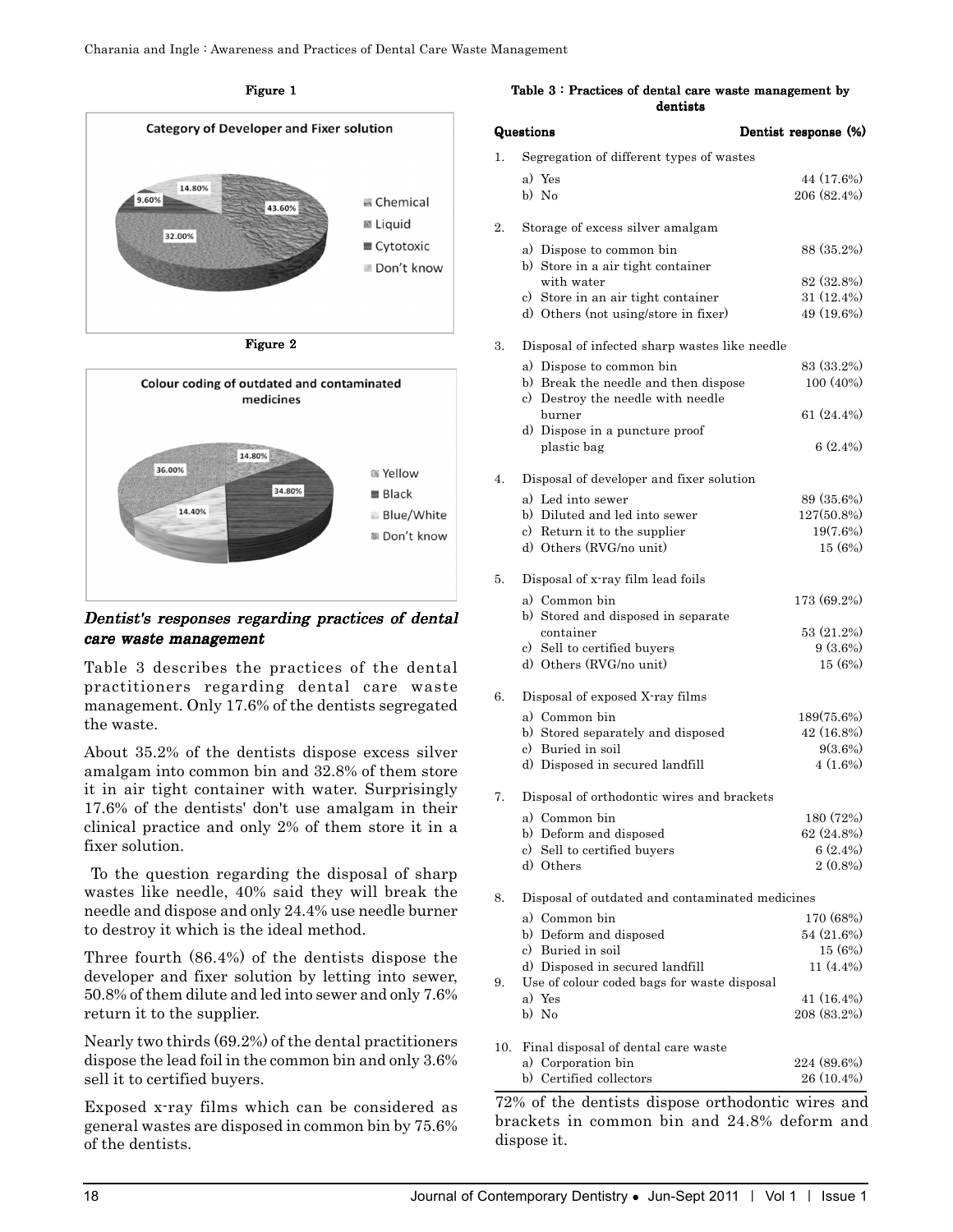

Figure 3





Outdated and contaminated medicines are disposed in common bin by 68% of the dentists and only 4.4% dispose it in secured landfill which is the ideal method.

Only 16.4% of the dentists use color coded bags and about 89.6% of them dispose the dental care wastes into corporation bin.

Figure 3 gives the responses of dentists regarding disposal of plaster casts. 73.6% dispose it to common bin and only 18% shred and dispose.

The response of dentists to the disposal of extracted teeth is given in figure 4. About 60.4% dispose it to common bin and only 17.6% store it in a disinfectant solution and dispose.

# **Discussion**

This study was an effort to investigate dental practitioners' acquiescence with dental health care waste management procedures in Chennai city. The hazards of waste disposal from dental practices can be divided into two main areas. First, there is a wider environmental burden of a variety of hazardous products and second, the more immediate risks of potentially infectious materials that can be encountered by individuals handling the waste.<sup>5</sup> The results of this study provide a valuable insight into

correct practices in the dental health care waste management and in the corresponding need for improvements to educate the dentists.

In the present study about 14.8% of the dentists were not aware of the different categories of biomedical waste generated in their clinic which is similar to a study conducted by Sudhir KM et al3 in which 11.1% were not aware.

64.8% said that an extracted tooth comes under the category of infected waste but in the study conducted by Sudhir KM et al<sup>3</sup> in Davangere, only 42.1% said it is an infected waste.

In the present study 72% of the dentists were aware of the biomedical waste management and handling law in India while in a study conducted by Sudhakar Vet al<sup>6</sup> in Bangalore and Kishore et al<sup>7</sup> in New Delhi, only 57.6% and 36% were aware respectively. This shows awareness of biomedical waste management law varies between cities.

When asked about the color coding for different categories of biomedical waste, 28% said they are not aware which is similar to the study conducted in Davangere<sup>3</sup> (27.2% not aware).

Majority of the dentists were actually not aware of the different categories of biomedical waste although 85.2% said they were aware. When subsequent questions were asked about the categories, most of them were not able to answer correctly. The same holds true for the color coding of biomedical waste.

In the present study, about 82.4% of the dentists do not segregate the wastes generated in their clinic which is similar to the study conducted by Sudhir KMet al3 and Issam Al-Khatib et al<sup>8</sup> but in contrast to the study conducted by Sudhakar V et al<sup>6</sup> in which only 35.7% do not practice segregation.

35.2% of the dentists dispose excess silver amalgam into common bin which is similar to the study conducted by Sudhakar V et al<sup>6</sup> and Al-Katib et al<sup>9</sup>, but in the study conducted bySudhir KM et al3only 11.3% dispose it into common bin. Among 49 (19.6 %) dentists who marked others, 44(17.6%) were not using amalgam in their clinical practice and only 5(2%) store it in a fixer solution which is the recommended method by ADA. Management includes disposal if amalgam scrap as hazardous waste or more aptly sent to a recycler. Empty amalgam capsules are to be disposed in the garbage. Since amalgam decomposes on heating, it should not be incinerated.<sup>10</sup>

33.2% of the dentists dispose used injection needles into common bin and 40% break the needle and dispose, but in a Study conducted by Treasure et al5 in New Zealand, only 24.4% dispose it to common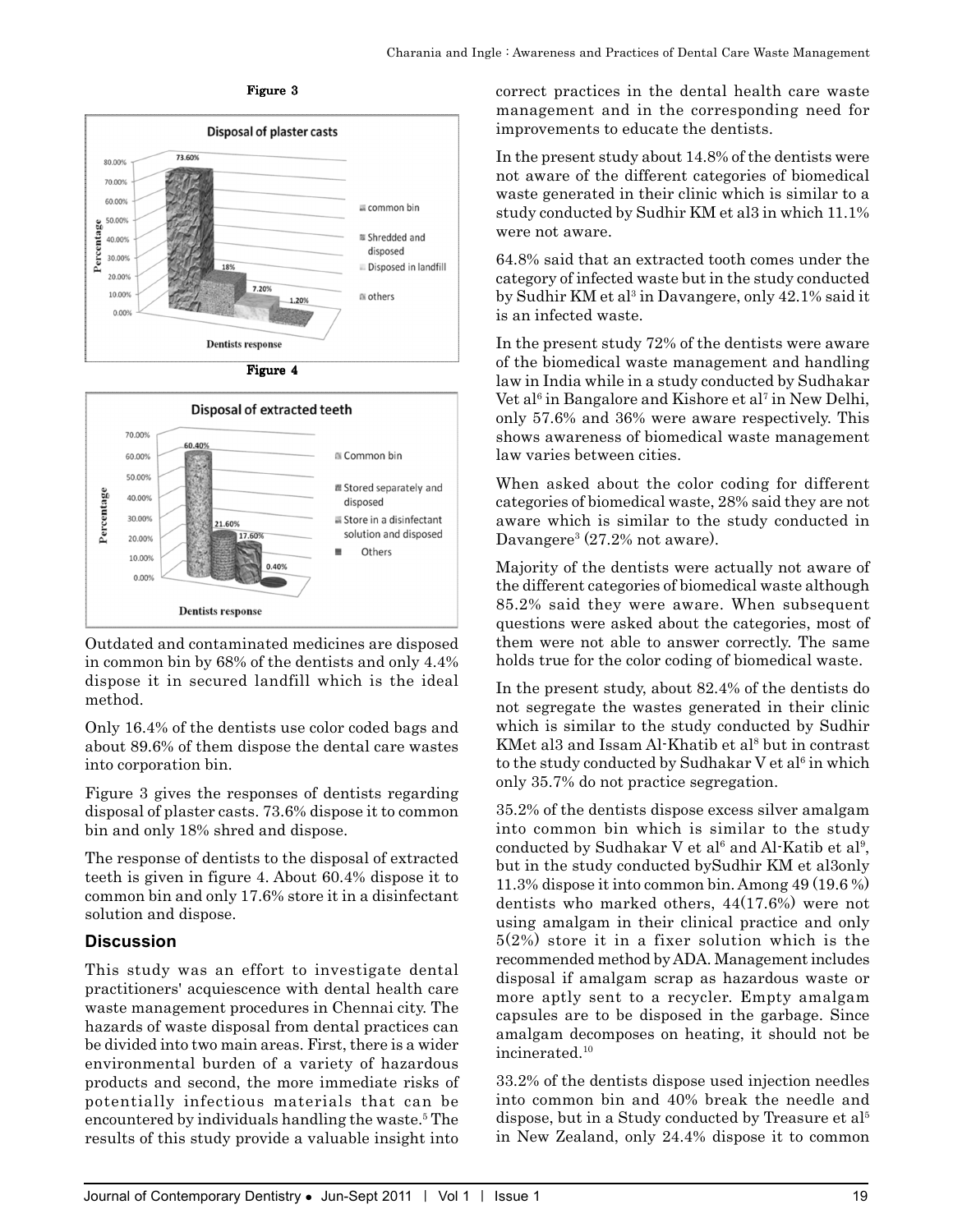bin. In our study the same 24.4% of the dentists use a needle destroyerto dispose it which is the ideal method. It is of note that in both New Zealand and India there is legislation to ensure the proper disposal of clinical waste.

It was noticed that 50.8% dispose the developer and fixer solution by letting into sewer which is similar to a study conducted by Darwish et al<sup>11</sup> in Palestine. Developer solution does not contain silver so it can be diluted and led into sewer, on the other hand fixer solution contains silver, and if led into sewer it will increase the metal load in the sewer which is not allowed as per environmental protection rules. Spent fixer solution contains approximately 4000 mg of silver per litre.<sup>10</sup> In western countries; they have silver recovery units to reclaim silver. We have to store it separately and hand it over to certified buyers who will extract silver from it.

About 69.2% dispose the x-ray film lead foils into common bin which is not permitted because lead is a heavy metal that affects neurological development and functions. It should not be incinerated nor treated as general waste. It potentially leaches from landfills and can contaminate soil and ground water. Some of the factories may use lead as a raw material for manufacture of batteries but the quantity required is high.10

Only 16.8% stored exposed x-ray films separately which is in contrast to the study conducted by Sudhir KM et al<sup>3</sup> in which half  $(52.9%)$  of the dentists store it separately. Exposed x-ray films are harmless and can be considered as general wastes.

72% dispose orthodontic wires and brackets in to common bin. According to OSHA (Occupational Safety and Health Administration) regulations, orthodontic wires are considered as sharp wastes because the ends of orthodontic wires can penetrate the skin and their contamination with blood can reasonably be anticipated. So they should be disposed as sharp wastes. Orthodontic brackets should be disposed as recyclable wastes.<sup>12</sup>

In the present study 68% of the dentists dispose outdated and contaminated medicines into common. They are considered as cytotoxic wastes and should be disposed in a secured landfill.4

60.4% dispose extracted teeth in common bin. OSHA considers extracted teeth to be potentially infectious material that should be disposed in medical waste containers. Extracted teeth sent to a dental laboratory for shade or size comparisons should be cleaned, surface-disinfected with a hospital disinfectant solution. Extracted teeth used for preclinical exercises should be autoclaved before using because liquid chemical germicides do not reliably disinfect both external surface and interior pulp tissue.12

16.4% of the dentists use colour coded bags for waste disposal in their clinic and only 10.4% dispose their dental wastes to certified collectors which is similar to a study conducted by Punchanuwat et all<sup>3</sup> in Bangkok. Whereas in the study conducted by Sudhakar et al<sup> $6$ </sup> about 33.4% hand it over to certified agencies.

The validity and reliability of questionnaire based surveys can be influenced by design, question content, analysis and response rates. A significant limitation of this study is that only practitioners who are members of IDA Madras branch were included in this representative sample through simple random sampling. The advantage of using a questionnaire as a data collecting method is the possibility of collecting a lot of data from a large number of respondents relatively quickly and inexpensively.6 One disadvantage is 'recall bias', where the respondent's older experiences influence his/her memory.

# **Conclusion**

The present study indicates that the majorities of the dental practitioners were not aware of the different categories of biomedical waste and are not practicing the appropriate method of waste disposal. Dental health care setups generate number of hazardous wastes that can be detrimental to the environment if not properly managed. We have to address this issue in a practical and meaningful manner. Specialized health care waste management services are available in Chennai but it seems that there is a need for dentists to receive specific information about the availability of these services. Although recommendations can be made to the dental profession to alter their behavior, real improvement is unlikely without changes in legislation and social policy. Safe and effective management of waste is not only a legal necessity but also a social responsibility.

# **Recommendations**

- 1. There is an urgent need for continuing dental education on dental care waste management for the dental practitioners.
- Cooperation between dental associations, governmentrelated ministries and authorities needs to be established, to enhance dental waste management practices.
- 3. Dentists should try to reduce the biomedical waste generation in their clinic because lesser amount of biomedical waste means a lesser burden on disposal work.
- 4. In New Zealand, widespread publication of a few cases of inappropriate procedures has helped to raise public and professional awareness of the possible consequences of inadequate procedures. The same can be tried in our country also.
- 5. A nationwide survey of waste management procedures in dental practices is recommended.